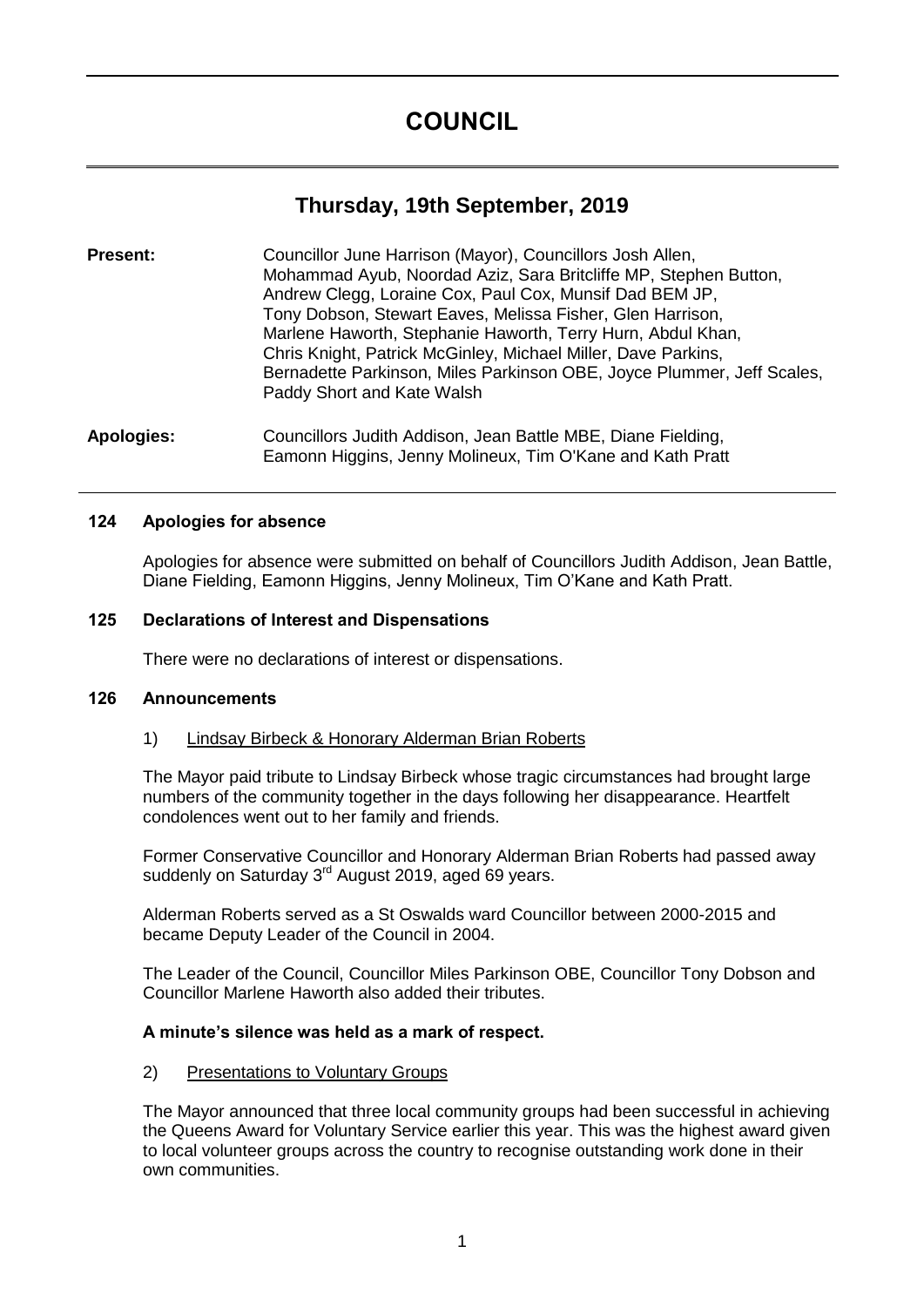Representatives of the following groups were in attendance at the meeting:-

- Dance Syndrome
- Hyndburn Green Spaces Forum
- 1<sup>st</sup> Oswaldtwistle (St Pauls) Scout Group

Hyndburn Borough Council wished to acknowledge their achievements by presenting each group with a certificate of recognition in appreciation of their efforts.

Dawn Vickers, Cath Holmes and Stephen Lowe accepted a framed certificate from the Mayor and addressed the Chamber with a short acceptance speech of thanks.

Hyndburn Green Spaces Forum also presented the Mayor and an Officer from the Parks Department with a framed copy of the award from the Queen for display at both Scaitcliffe House and Willows Lane.

#### 3) Recent Events

The Mayor reported on an event she had attended earlier in the day at the Uclan campus in Burnley and the recent Cub Scout family fun day held at Oswaldtwistle Mills. She was looking forward to attending a number of events over the Autumn period.

#### 4) Abbeyfield UK

The Chief Executive of Hyndburn Borough Council, Mr David Welsby announced to Members present at the meeting that a round of consultations was taking place in relation to Abbeyfield UK and the closure of care facilities.

Oak Hill Mansion in Accrington was operated by Abbeyfield UK and is a supported living home providing accommodation for older people with 13 en-suite rooms for residents.

He had written to management at Abbeyfield UK to ask how residents would be affected and what their intentions would be for the listed building in Oak Hill Park. Once a reply was received it would be circulated to Members to keep them updated on the situation.

#### **127 Confirmation of Minutes**

The minutes of the Council meeting held on the  $4<sup>th</sup>$  July 2019 were submitted for approval as a correct record.

**Resolved - That the Minutes of the Council meeting held on the 4 th July 2019 be approved as a correct record.**

#### **128 Question Time**

The Mayor reported that no questions had been submitted under this agenda item.

#### **129 Minutes of Cabinet**

The minutes of the meetings of Cabinet held on the  $17<sup>th</sup>$  July 2019 were submitted.

No issues were raised from the minutes:

**Resolved - That the Minutes be received and noted.**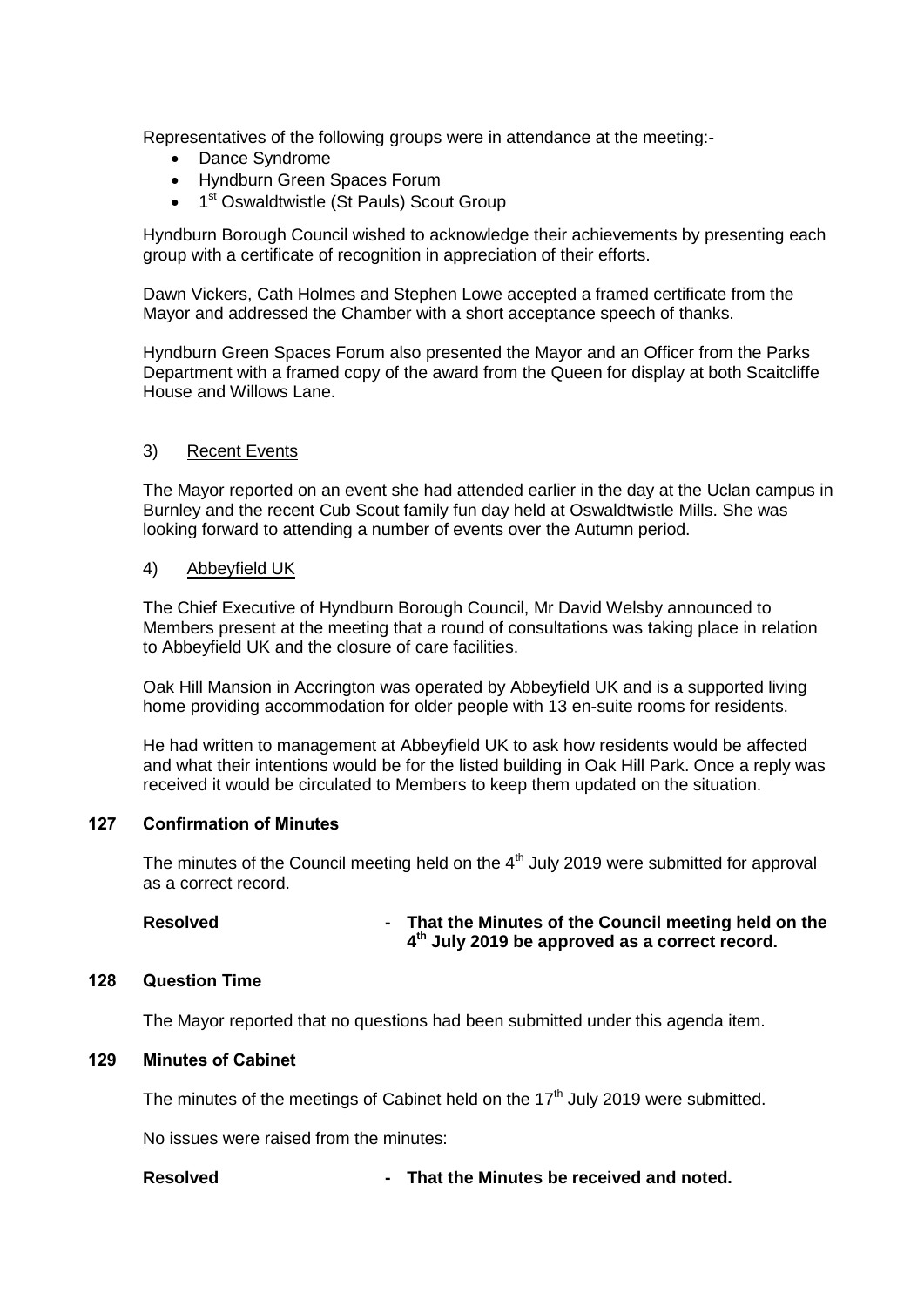# **130 Minutes of Committees**

The Minutes of the following meetings were submitted:

| - That the Minutes be received and noted.<br><b>Resolved</b>   |  |                            |
|----------------------------------------------------------------|--|----------------------------|
| Judicial Committee (Private hire & Hackney Carriage Licensing) |  | 31 <sup>st</sup> July 2019 |
| <b>Resources Overview &amp; Scrutiny Committee</b>             |  | 29 <sup>th</sup> July 2019 |
| <b>Audit Committee</b>                                         |  | 29 <sup>th</sup> July 2019 |
| Communities and Wellbeing Overview & Scrutiny Committee        |  | 11 <sup>th</sup> July 2019 |
| <b>Planning Committee</b>                                      |  | 10 <sup>th</sup> July 2019 |
| Planning (Trees) Sub Committee                                 |  | 10 <sup>th</sup> July 2019 |
| <b>Licensing Sub Committee</b>                                 |  | 3rd July 2019              |
| <b>Planning Committee</b>                                      |  | 12 <sup>th</sup> June 2019 |
| <b>COMMITTEE</b>                                               |  | <b>DATE</b>                |

# **131 Motion(s) submitted on Notice**

#### **1) Notice Submitted on Motion – Sky Lanterns**

The following **motion** was submitted and moved by Councillor Jeff Scales and seconded by Councillor Kate Walsh under Council Procedure Rule A9:-

"That following correspondence sent to the Council Leader from the "End Sky Litter Campaign" this Council requests that the Cabinet considers a report on the issue of sky lanterns and balloons with a view to the possibility of a ban within the borough of Hyndburn on the release of both sky lanterns and balloons on all Council owned land and property as well as the general discouragement of this practice through any measures that the Council are able to employ.

At present, only 64 (of 354) councils within England have put a ban in place. A ban would help prevent the individual and mass release of sky lanterns and balloons on council land to prevent the unnecessary suffering to animals and the devastating impact they can have on the environment. It's estimated that 200,000 sky lanterns are sold in the UK each year, along with many thousands of balloons also being sold with a number of them intended for release. While these releases can look mesmerising, many people are unaware of the deadly consequences fallen lanterns and deflated balloons can have for animals and the environment.

Wildlife can easily become entangled in lantern frames and balloon strings- not to mention the fatal effect these parts can have on an animal if they ingest any component of these items. Deflated and fragments of balloons are commonly mistaken for food by marine life, and the strings used to tether balloons have been known to cause animals to become entangled or choke and suffer from internal blockages which ultimately leads to their death.

In March, a report was released stating that balloons are the highest-risk debris item to seabirds, they're 32 times more likely to result in death than ingesting hard plastic.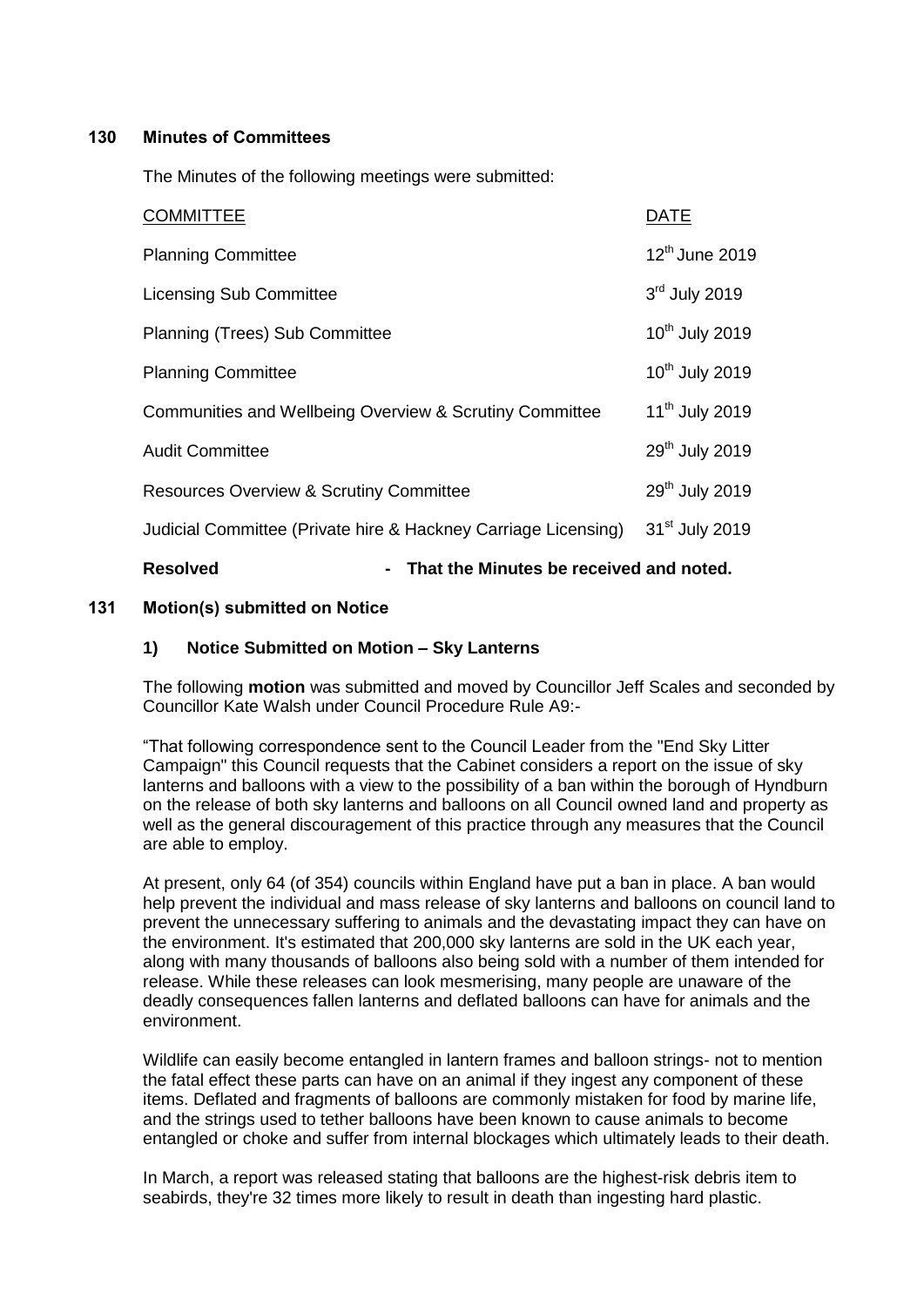Both balloons and sky lanterns have the potential to travel miles from their original release site before returning back to land.

The RSPCA and many other organisations including the Marine Conservation Society, the British Veterinary Association and the National Farmers Union all support the ban of balloon and sky lantern releases."

After a debate, the **motion** was put to the vote and declared carried.

#### **Resolved That this Council requested that the Cabinet consider a report on the issue of sky lanterns and balloons with a view to the possibility of a ban within the Borough of Hyndburn on the release of both sky lanterns and balloons on all Council owned land and property as well as the general discouragement of this practice through any measures that the Council are able to employ.**

#### **2) Notice Submitted on Motion – Climate Emergency**

The following **motion** was submitted and moved by Councillor Glen Harrison and seconded by Councillor Dave Parkins under Council Procedure Rule A9:-

"This Council notes that the impacts of climate breakdown are already causing serious damage around the world.

That the 'Special Report on Global Warming of 1.5°C', published by the Intergovernmental Panel on Climate Change in October 2018, (a) describes the enormous harm that a 2°C average rise in global temperatures is likely to cause compared with a 1.5°C rise, and (b) confirms that limiting Global Warming to 1.5°C may still be possible with ambitious action from national and sub-national authorities, civil society and the private sector.

That all governments (national, regional and local) have a duty to act, and local governments that recognise this should not wait for their national governments to change their policies.

That strong policies to cut emissions also have associated health, wellbeing and economic benefits; and that, recognising this, a growing number of UK local authorities have already passed 'Climate Emergency' motions.

That Council therefore commits to:

Declare a 'Climate Emergency' that requires urgent action. Make the Council's activities net-zero carbon by 2030. Achieve 100% clean energy across the Council's full range of functions by 2030. Ensure that all strategic decisions, budgets and approaches to planning decisions are in line with a shift to zero carbon by 2030.

Support and work with all other relevant agencies towards making the entire area zero carbon within the same timescale.

Ensure that political and chief officer leadership teams embed this work in all areas and take responsibility for reducing, as rapidly as possible, the carbon emissions resulting from the Council's activities, ensuring that any recommendations are fully costed and that the Executive and Scrutiny functions review council activities taking account of production and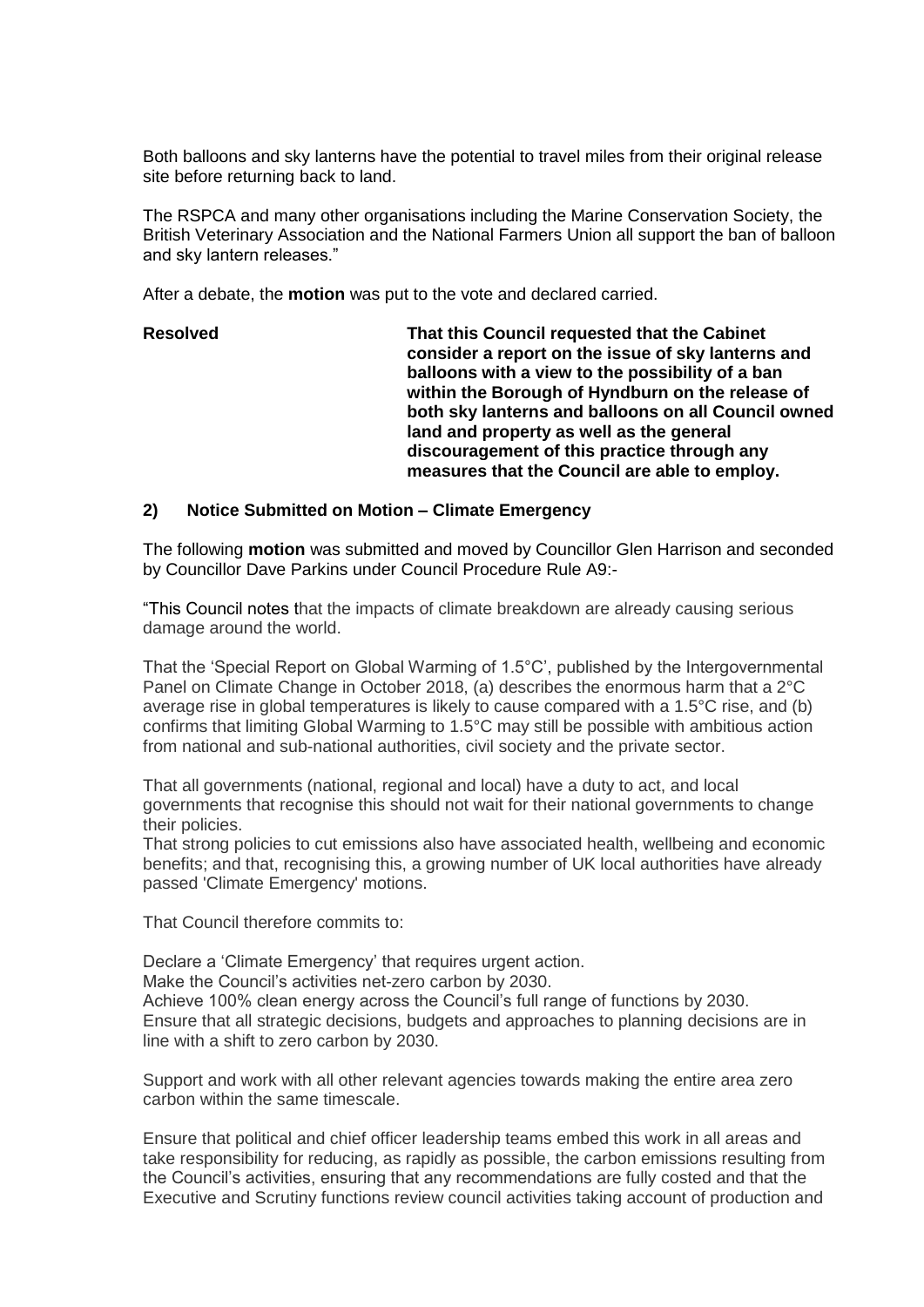consumption emissions and produce an action plan within 12 months, together with budget actions and a measured baseline;

Request that Council Scrutiny Panels consider the impact of climate change and the environment when reviewing Council policies and strategies.

Work with, influence and inspire partners across the district, county and region to help deliver this goal through all relevant strategies, plans and shared resources by developing a series of meetings, events and partner workshops.

Request that the Council and partners take steps to proactively include young people in the process, ensuring that they have a voice in shaping the future.

Request that the Executive Portfolio holder with responsibility for Climate Change convenes a Citizens' Assembly in 2019 in order to involve the wider population in this process. This group would help develop their own role, identify how the Council's activities might be made net-zero carbon by 2030, consider the latest climate science and expert advice on solutions and to consider systematically the climate change impact of each area of the Council's activities.

Set up a Climate Change Partnership group, involving Councillors, residents, young citizens, climate science and solutions experts, businesses, Citizens Assembly representatives and other relevant parties. Over the following 12 months, the Group will consider strategies and actions being developed by the Council and other partner organisations and develop a strategy in line with a target of net zero emissions by 2030. It will also recommend ways to maximise local benefits of these actions in other sectors such as employment, health, agriculture, transport and the economy.

Report on the level of investment in the fossil fuel industry that our pensions plan and other investments have, and review the Council's investment strategy to give due consideration to climate change impacts in the investment portfolio.

Ensure that all reports in preparation for the 2020/21 budget cycle and investment strategy will take into account the actions the council will take to address this emergency.

Call on the UK Government to provide the powers, resources and help with funding to make this possible, and ask local MPs to do likewise.

Consider other actions that could be implemented, including (but not restricted to): renewable energy generation and storage, providing electric vehicle infrastructure and encouraging alternatives to private car use, increasing the efficiency of buildings, in particular to address fuel poverty; proactively using local planning powers to accelerate the delivery of net carbon new developments and communities, coordinating a series of information and training events to raise awareness and share good practice."

Members were also in agreement within the Chamber that disposable plastic cups should not be used at future meetings and be replaced with glasses to help reduce the Council's carbon footprint.

After a debate, the **motion** was put to the vote and declared carried.

**Resolved (1) That this Council noted that the impacts of climate breakdown were already causing serious damage around the world, and:-**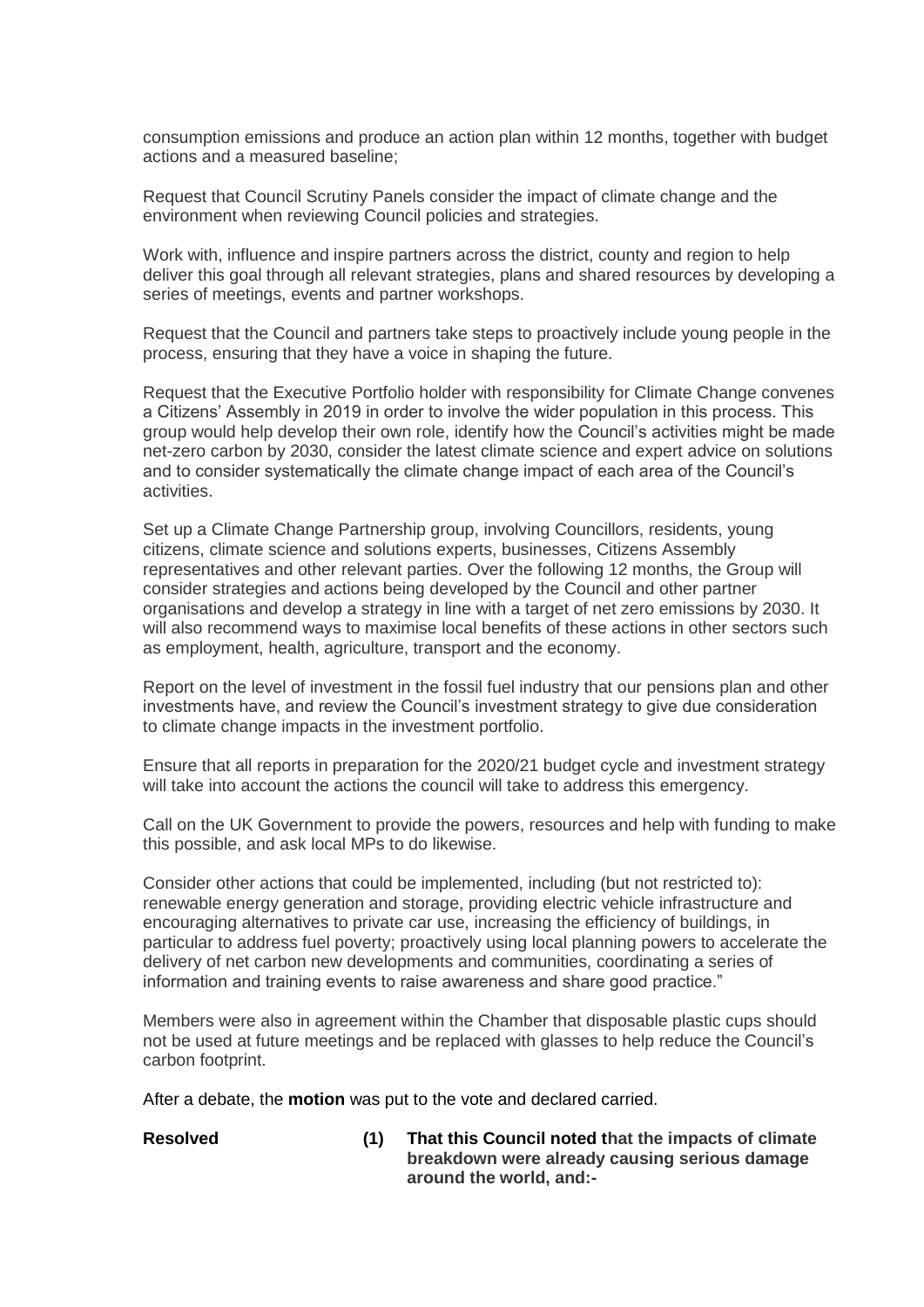# **(2) That this Council therefore commits to undertake the actions as per the full motion listed in the report attached to the Council agenda.**

# **3) Notice Submitted on Motion – Jammu and Kashmir**

The following **motion** was moved by Councillor Munsif Dad JP BEM and seconded by Councillor Abdul Khan under Council Procedure Rule A9:-

"Hyndburn Borough Council from the UK stand in solidarity with the people of Jammu and Kashmir after the decision made by the Indian Government to unilaterally revoke article 370 and 35a from their constitution, which gave the state power to define permanent residents and their privileges.

This Council puts on record that this is devastating and a death to democracy in Jammu and Kashmir.

We are a multi cultural organisation here in Hyndburn Council and are proud to serve a range of diverse communities. The actions taken by the Indian Government directly affects many of our residents who have family and loved ones in Jammu and Kashmir.

The internet and phones are down, we have media blackout and indefinite curfews to silence the people of Jammu and Kashmir which is a violation of human rights.

This Council strongly condemns the Indian Government's actions and asks that the Leader of Council along with our MPs write to Rt Hon Dominic Rabb MP - the Secretary of State of Foreign affairs, to raise this with the Indian Government and immediately seek for the right to self-determination for the people of Jammu and Kashmir and lift all reporting and communications restrictions applied on or after the 6th August 2019.

We the Hyndburn Council ask that the Leader of the Council writes to the MEPs to raise this with the United Nations and European Parliament to seek a resolution for the right to self-determination for the people of Jammu and Kashmir and to adopt United Nations resolution 47,that allows this.

We ask that they hold the Indian Government to account for the violation of human rights according to international law."

After a debate, the **motion** was put to the vote and declared carried.

- **Resolved (1) That this Council asks the Leader of the Council along with our MP to write to Rt Hon Dominic Rabb MP - the Secretary of State of Foreign affairs, to raise this issue with the Indian Government and immediately seek for the right to self-determination for the people of Jammu and Kashmir and lift all reporting and communications restrictions applied on or after the 6th August 2019, and:-**
	- **(2) That this Council asks that the Leader of the Council writes to the MEPs to raise this issue with the United Nations and European Parliament to seek a resolution for the right to self-determination for the people of Jammu and Kashmir and to adopt United Nations resolution 47, which allows this.**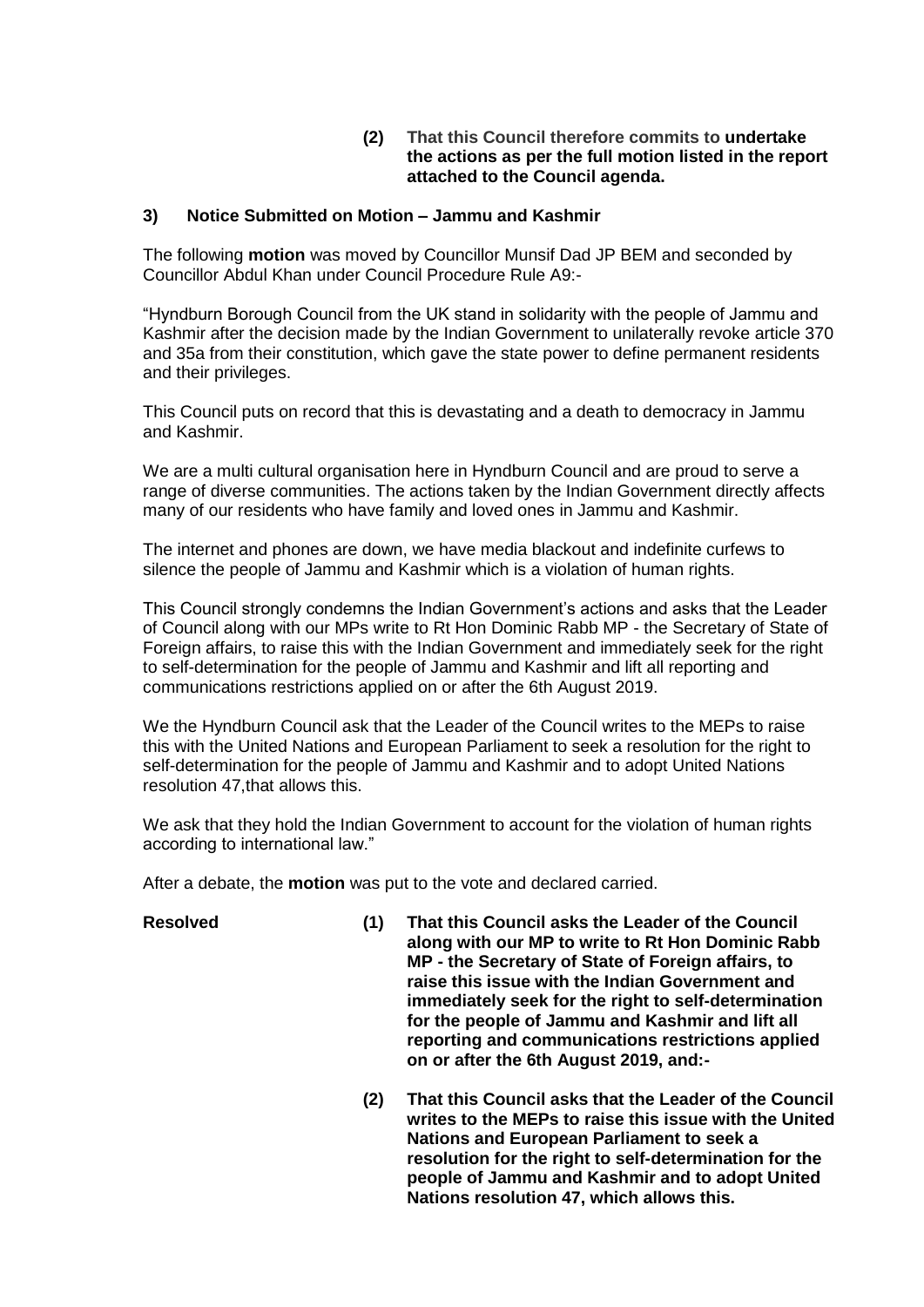# **4) Notice Submitted on Motion – Brexit Preparedness**

The following **motion** submiited by Councillor Tim O'Kane was moved by Councillor Noordad Aziz and seconded by Councillor Stephen Button under Council Procedure Rule  $A9 -$ 

"That this Council is concerned about a lack of possible medical resources in the event of a No Deal Brexit and urges the Government and the NHS locally to take all possible steps to mitigate the risks to the residents of Hyndburn, such as a lack of medication or shortage of staffing."

After a debate, the **motion** was put to the vote and declared carried.

# **Resolved That this Council noted with concern the lack of possible medical resources in the event of a No Deal Brexit and urged the Government and NHS locally to take all possible steps to mitigate the risks to the residents of Hyndburn, such as a lack of medication or shortage of staffing.**

# **5) Notice Submitted on Motion – Transport**

The following **motion** was moved by Councillor Noordad Aziz and seconded by Councillor Melissa Fisher under Council Procedure Rule A9:-

"That this Council recognises the new All-Party Parliamentary Group (APPG) for Transport across the North. The Council resolves to write to the group to highlight the opportunities and challenges facing infrastructure in Hyndburn and East Lancashire and to emphasise the work that Members have done to highlight and to support infrastructure investment programmes for the following for the benefit of Hyndburn residents and businesses."

- 1. Re-establishment of the Skipton to Colne Rail link for commuter and freight including looking at a freight terminal in East Lancashire.
- 2. The M65 to link into Yorkshire and the A1(M).
- 3. The Direct rail link from East Lancashire to Manchester Airport after the completion of the Ordsall curve.
- 4. The increasing of capacity and upgrade on the A56 and M66 unlocking economic and social mobility of the whole of East Lancashire with better access to Manchester.
- 5. Offer a solution to Accrington, being the most congested place outside of a city, to alleviate congestion and pollution pinch points around the borough especially the Whalley Road Junction at Clayton Le Moors.
- 6. Look at the expansion of the Manchester Metrolink to the Rossendale valley and then into Hyndburn.

After a debate, the **motion** was put to the vote and declared carried.

**Resolved (1) That this Council recognises the new All-Party Parliamentary Group (APPG) for Transport across the North, and:-**